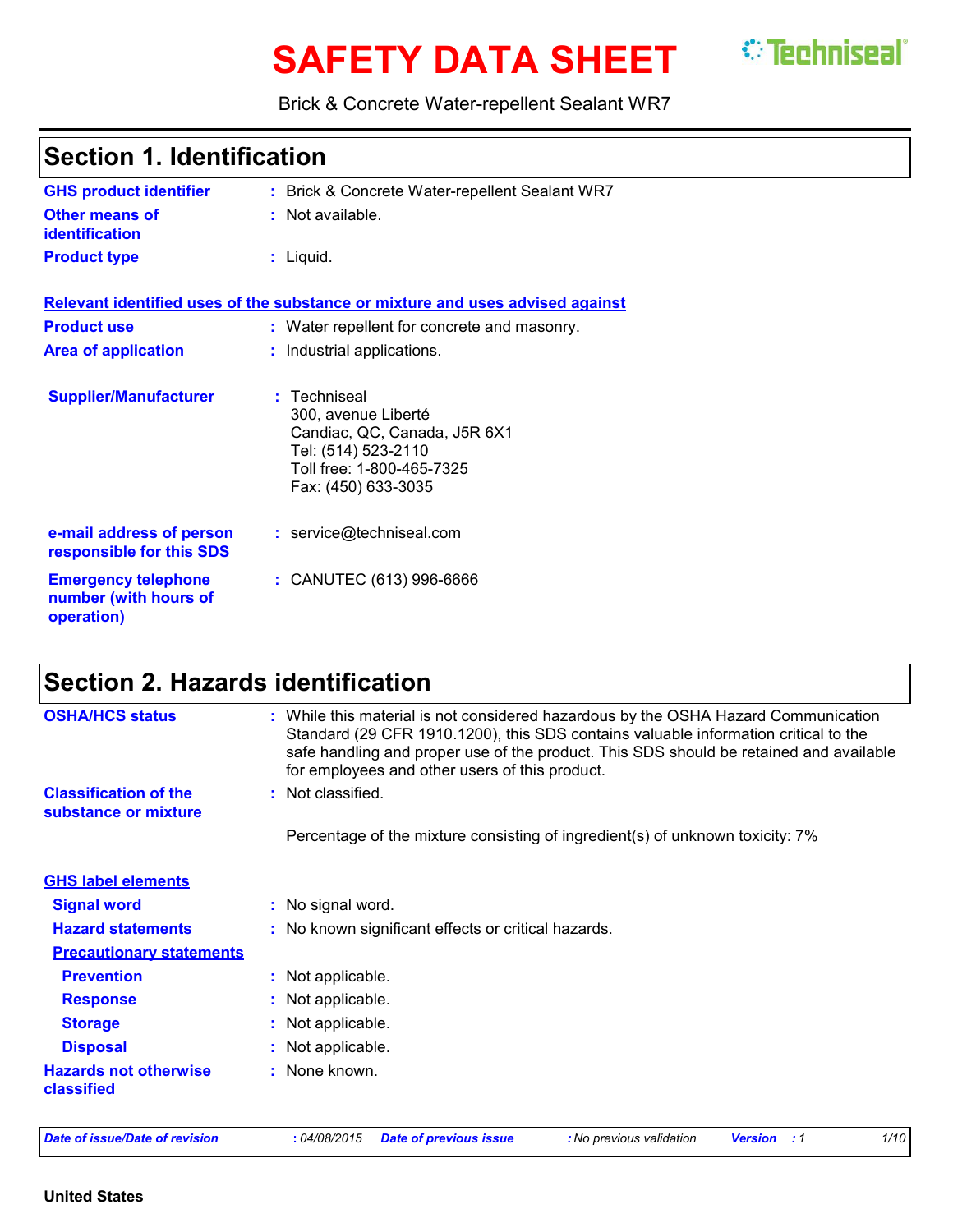# **Section 3. Composition/information on ingredients**

#### **Other means of identification Substance/mixture**

**:** Mixture

**:** Not available.

#### **CAS number/other identifiers**

- **CAS number :** Not applicable.
- **Product code :** Not available.

Any concentration shown as a range is to protect confidentiality or is due to batch variation.

**There are no ingredients present which, within the current knowledge of the supplier and in the concentrations applicable, are classified as hazardous to health and hence require reporting in this section.**

### **Section 4. First aid measures**

#### **Description of necessary first aid measures**

| <b>Eye contact</b>  | : Immediately flush eyes with plenty of water, occasionally lifting the upper and lower<br>eyelids. Check for and remove any contact lenses. Get medical attention if irritation<br>occurs.                                                                                                                                                            |
|---------------------|--------------------------------------------------------------------------------------------------------------------------------------------------------------------------------------------------------------------------------------------------------------------------------------------------------------------------------------------------------|
| <b>Inhalation</b>   | : Remove victim to fresh air and keep at rest in a position comfortable for breathing. Get<br>medical attention if symptoms occur.                                                                                                                                                                                                                     |
| <b>Skin contact</b> | : Flush contaminated skin with plenty of water. Remove contaminated clothing and shoes.<br>Get medical attention if symptoms occur.                                                                                                                                                                                                                    |
| <b>Ingestion</b>    | : Wash out mouth with water. Remove victim to fresh air and keep at rest in a position<br>comfortable for breathing. If material has been swallowed and the exposed person is<br>conscious, give small quantities of water to drink. Do not induce vomiting unless<br>directed to do so by medical personnel. Get medical attention if symptoms occur. |

#### **Most important symptoms/effects, acute and delayed**

| <b>Potential acute health effects</b> |                                                     |
|---------------------------------------|-----------------------------------------------------|
| <b>Eye contact</b>                    | : No known significant effects or critical hazards. |
| <b>Inhalation</b>                     | : No known significant effects or critical hazards. |
| <b>Skin contact</b>                   | : No known significant effects or critical hazards. |
| <b>Ingestion</b>                      | : No known significant effects or critical hazards. |
| Over-exposure signs/symptoms          |                                                     |
| <b>Eye contact</b>                    | : No specific data.                                 |
| <b>Inhalation</b>                     | : No specific data.                                 |
| <b>Skin contact</b>                   | : No specific data.                                 |
| <b>Ingestion</b>                      | : No specific data.                                 |

|                                   | Indication of immediate medical attention and special treatment needed, if necessary                                           |
|-----------------------------------|--------------------------------------------------------------------------------------------------------------------------------|
| <b>Notes to physician</b>         | : Treat symptomatically. Contact poison treatment specialist immediately if large<br>quantities have been ingested or inhaled. |
| <b>Specific treatments</b>        | : No specific treatment.                                                                                                       |
| <b>Protection of first-aiders</b> | : No action shall be taken involving any personal risk or without suitable training.                                           |

#### **See toxicological information (Section 11)**

| Date of issue/Date of revision | : 04/08/2015 Date of previous issue | : No previous validation | <b>Version</b> | 2/10 |
|--------------------------------|-------------------------------------|--------------------------|----------------|------|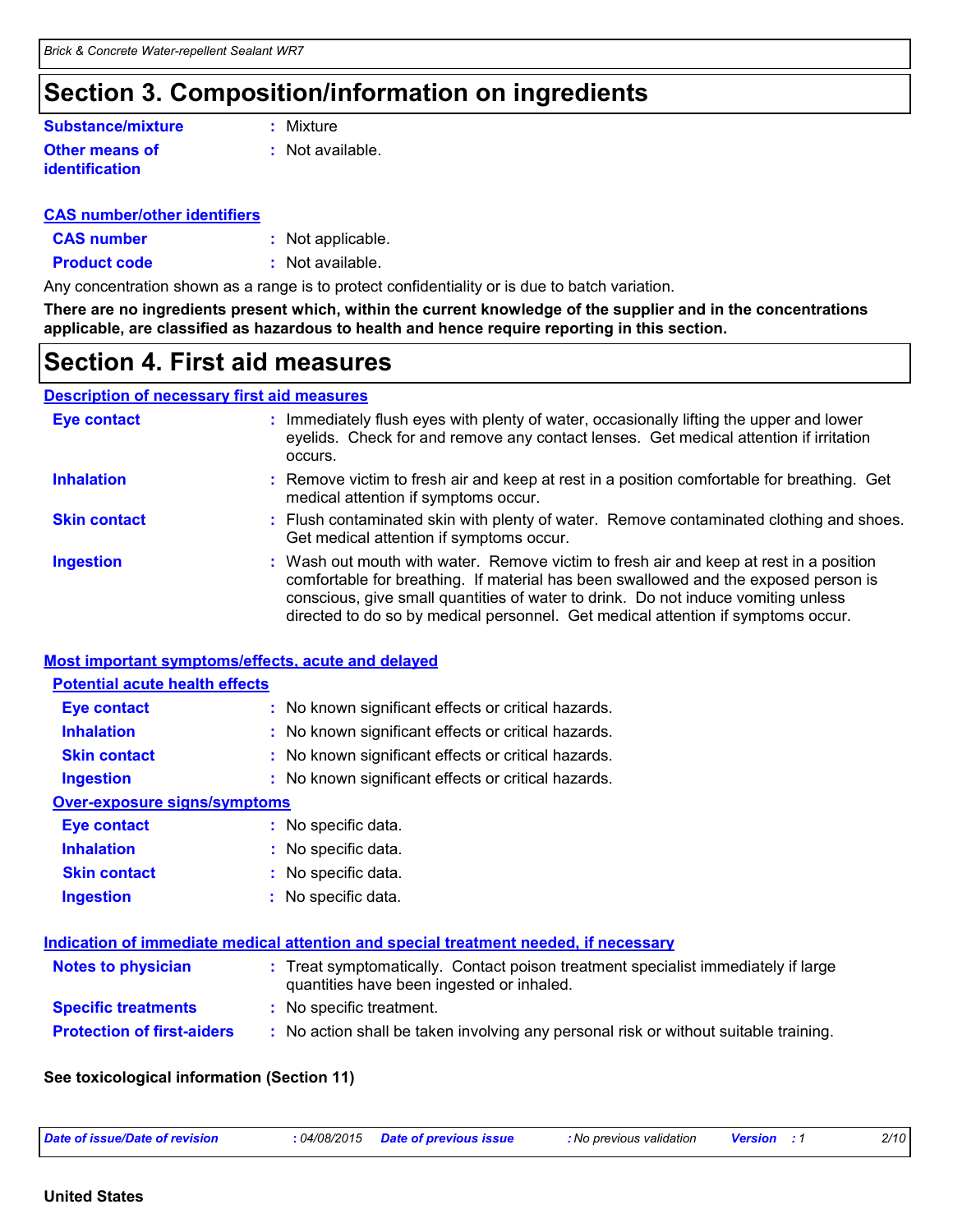# **Section 5. Fire-fighting measures**

| <b>Extinguishing media</b>                               |                                                                                                                                                                                                     |
|----------------------------------------------------------|-----------------------------------------------------------------------------------------------------------------------------------------------------------------------------------------------------|
| <b>Suitable extinguishing</b><br>media                   | : Use an extinguishing agent suitable for the surrounding fire.                                                                                                                                     |
| <b>Unsuitable extinguishing</b><br>media                 | : None known.                                                                                                                                                                                       |
| <b>Specific hazards arising</b><br>from the chemical     | : In a fire or if heated, a pressure increase will occur and the container may burst.                                                                                                               |
| <b>Hazardous thermal</b><br>decomposition products       | Decomposition products may include the following materials:<br>carbon dioxide<br>carbon monoxide<br>metal oxide/oxides                                                                              |
| <b>Special protective actions</b><br>for fire-fighters   | : Promptly isolate the scene by removing all persons from the vicinity of the incident if<br>there is a fire. No action shall be taken involving any personal risk or without suitable<br>training. |
| <b>Special protective</b><br>equipment for fire-fighters | : Fire-fighters should wear appropriate protective equipment and self-contained breathing<br>apparatus (SCBA) with a full face-piece operated in positive pressure mode.                            |

# **Section 6. Accidental release measures**

|                                                              | Personal precautions, protective equipment and emergency procedures                                                                                                                                                                                                                                                                                                                                                                                                                                                                                                                        |
|--------------------------------------------------------------|--------------------------------------------------------------------------------------------------------------------------------------------------------------------------------------------------------------------------------------------------------------------------------------------------------------------------------------------------------------------------------------------------------------------------------------------------------------------------------------------------------------------------------------------------------------------------------------------|
| For non-emergency<br>personnel                               | : No action shall be taken involving any personal risk or without suitable training.<br>Evacuate surrounding areas. Keep unnecessary and unprotected personnel from<br>entering. Do not touch or walk through spilled material. Put on appropriate personal<br>protective equipment.                                                                                                                                                                                                                                                                                                       |
| For emergency responders                                     | : If specialised clothing is required to deal with the spillage, take note of any information in<br>Section 8 on suitable and unsuitable materials. See also the information in "For non-<br>emergency personnel".                                                                                                                                                                                                                                                                                                                                                                         |
| <b>Environmental precautions</b>                             | : Avoid dispersal of spilled material and runoff and contact with soil, waterways, drains<br>and sewers. Inform the relevant authorities if the product has caused environmental<br>pollution (sewers, waterways, soil or air).                                                                                                                                                                                                                                                                                                                                                            |
| <b>Methods and materials for containment and cleaning up</b> |                                                                                                                                                                                                                                                                                                                                                                                                                                                                                                                                                                                            |
| <b>Small spill</b>                                           | : Stop leak if without risk. Move containers from spill area. Dilute with water and mop up<br>if water-soluble. Alternatively, or if water-insoluble, absorb with an inert dry material and<br>place in an appropriate waste disposal container. Dispose of via a licensed waste<br>disposal contractor.                                                                                                                                                                                                                                                                                   |
| <b>Large spill</b>                                           | : Stop leak if without risk. Move containers from spill area. Prevent entry into sewers,<br>water courses, basements or confined areas. Wash spillages into an effluent treatment<br>plant or proceed as follows. Contain and collect spillage with non-combustible,<br>absorbent material e.g. sand, earth, vermiculite or diatomaceous earth and place in<br>container for disposal according to local regulations (see Section 13). Dispose of via a<br>licensed waste disposal contractor. Note: see Section 1 for emergency contact<br>information and Section 13 for waste disposal. |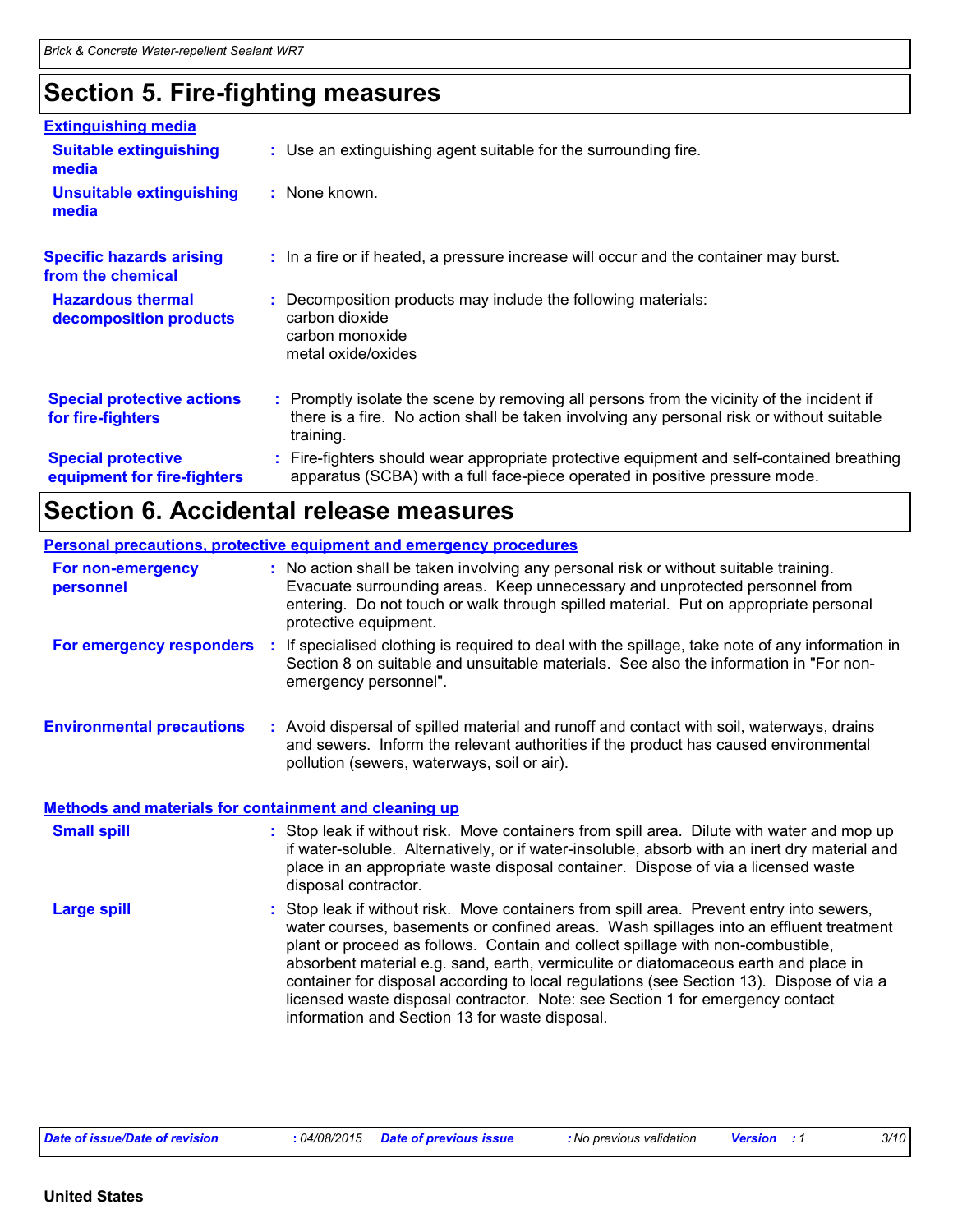# **Section 7. Handling and storage**

| <b>Precautions for safe handling</b>                                      |                                                                                                                                                                                                                                                                                                                                                                                                                                                                                                                                                                                                               |
|---------------------------------------------------------------------------|---------------------------------------------------------------------------------------------------------------------------------------------------------------------------------------------------------------------------------------------------------------------------------------------------------------------------------------------------------------------------------------------------------------------------------------------------------------------------------------------------------------------------------------------------------------------------------------------------------------|
| <b>Protective measures</b>                                                | : Put on appropriate personal protective equipment (see Section 8).                                                                                                                                                                                                                                                                                                                                                                                                                                                                                                                                           |
| <b>Advice on general</b><br>occupational hygiene                          | : Eating, drinking and smoking should be prohibited in areas where this material is<br>handled, stored and processed. Workers should wash hands and face before eating,<br>drinking and smoking. Remove contaminated clothing and protective equipment before<br>entering eating areas. See also Section 8 for additional information on hygiene<br>measures.                                                                                                                                                                                                                                                 |
| <b>Conditions for safe storage,</b><br>including any<br>incompatibilities | : Store between the following temperatures: 4.5 to $37.8^{\circ}$ C (40.1 to $100^{\circ}$ F). Store in<br>accordance with local regulations. Store in original container protected from direct<br>sunlight in a dry, cool and well-ventilated area, away from incompatible materials (see<br>Section 10) and food and drink. Keep container tightly closed and sealed until ready for<br>use. Containers that have been opened must be carefully resealed and kept upright to<br>prevent leakage. Do not store in unlabeled containers. Use appropriate containment to<br>avoid environmental contamination. |

# **Section 8. Exposure controls/personal protection**

#### **Control parameters**

|  | <b>Occupational exposure limits</b> |  |  |
|--|-------------------------------------|--|--|
|--|-------------------------------------|--|--|

None.

| <b>Appropriate engineering</b><br><b>controls</b> |    | : Good general ventilation should be sufficient to control worker exposure to airborne<br>contaminants.                                                                                                                                                                                                                                                                                           |
|---------------------------------------------------|----|---------------------------------------------------------------------------------------------------------------------------------------------------------------------------------------------------------------------------------------------------------------------------------------------------------------------------------------------------------------------------------------------------|
| <b>Environmental exposure</b><br><b>controls</b>  | ÷. | Emissions from ventilation or work process equipment should be checked to ensure they<br>comply with the requirements of environmental protection legislation. In some cases,<br>fume scrubbers, filters or engineering modifications to the process equipment will be<br>necessary to reduce emissions to acceptable levels.                                                                     |
| <b>Individual protection measures</b>             |    |                                                                                                                                                                                                                                                                                                                                                                                                   |
| <b>Hygiene measures</b>                           |    | : Wash hands, forearms and face thoroughly after handling chemical products, before<br>eating, smoking and using the lavatory and at the end of the working period.<br>Appropriate techniques should be used to remove potentially contaminated clothing.<br>Wash contaminated clothing before reusing. Ensure that eyewash stations and safety<br>showers are close to the workstation location. |
| <b>Eye/face protection</b>                        |    | : Safety eyewear complying with an approved standard should be used when a risk<br>assessment indicates this is necessary to avoid exposure to liquid splashes, mists,<br>gases or dusts. If contact is possible, the following protection should be worn, unless<br>the assessment indicates a higher degree of protection: safety glasses with side-shields.                                    |
| <b>Skin protection</b>                            |    |                                                                                                                                                                                                                                                                                                                                                                                                   |
| <b>Hand protection</b>                            |    | : Chemical-resistant, impervious gloves complying with an approved standard should be<br>worn at all times when handling chemical products if a risk assessment indicates this is<br>necessary.                                                                                                                                                                                                   |
| <b>Body protection</b>                            |    | : Personal protective equipment for the body should be selected based on the task being<br>performed and the risks involved and should be approved by a specialist before<br>handling this product.                                                                                                                                                                                               |
| <b>Other skin protection</b>                      |    | : Appropriate footwear and any additional skin protection measures should be selected<br>based on the task being performed and the risks involved and should be approved by a<br>specialist before handling this product.                                                                                                                                                                         |
| <b>Date of issue/Date of revision</b>             |    | : 04/08/2015<br><b>Date of previous issue</b><br>: No previous validation<br><b>Version</b> : 1<br>4/10                                                                                                                                                                                                                                                                                           |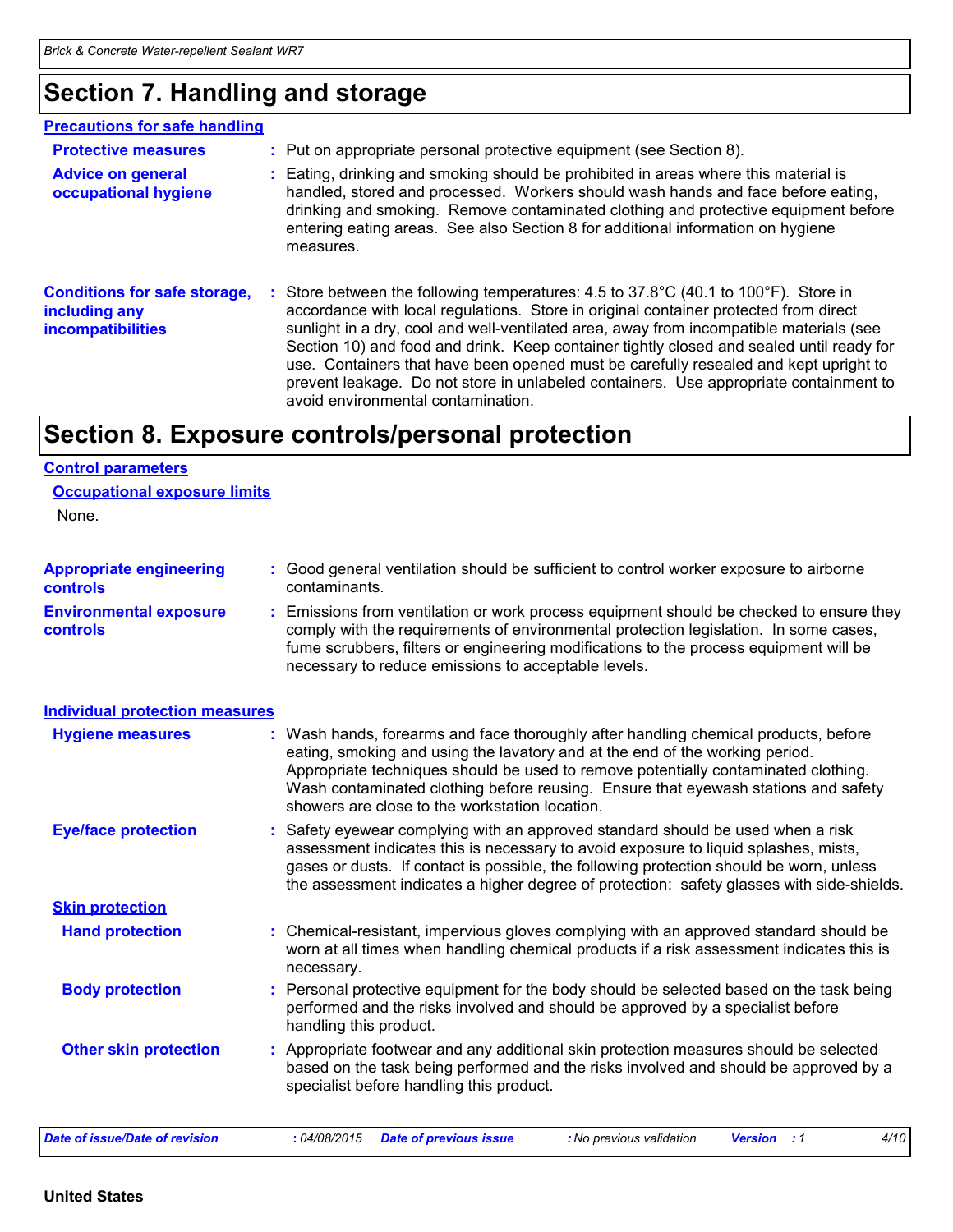### **Section 8. Exposure controls/personal protection**

```
Respiratory protection :
```
Use a properly fitted, air-purifying or air-fed respirator complying with an approved standard if a risk assessment indicates this is necessary. Respirator selection must be based on known or anticipated exposure levels, the hazards of the product and the safe working limits of the selected respirator.

# **Section 9. Physical and chemical properties**

| <b>Appearance</b>                                 |    |                                                                      |
|---------------------------------------------------|----|----------------------------------------------------------------------|
| <b>Physical state</b>                             |    | : Liquid.                                                            |
| <b>Color</b>                                      |    | : Milky white                                                        |
| <b>Odor</b>                                       | ÷. | Not available.                                                       |
| <b>Odor threshold</b>                             |    | : Not available.                                                     |
| pH                                                |    | : 8 to 9.5                                                           |
| <b>Melting point</b>                              |    | : $0^{\circ}$ C (32 $^{\circ}$ F)                                    |
| <b>Boiling point</b>                              |    | : $100^{\circ}$ C (212 $^{\circ}$ F)                                 |
| <b>Flash point</b>                                | t. | Not available.                                                       |
| <b>Evaporation rate</b>                           |    | : Not available.                                                     |
| <b>Flammability (solid, gas)</b>                  |    | : Not applicable.                                                    |
| Lower and upper explosive<br>(flammable) limits   |    | : Not available.                                                     |
| <b>Vapor pressure</b>                             |    | : Not available.                                                     |
| <b>Vapor density</b>                              |    | : Not available.                                                     |
| <b>Relative density</b>                           | ÷. | Not available.                                                       |
| <b>Solubility</b>                                 |    | Easily soluble in the following materials: cold water and hot water. |
| <b>Solubility in water</b>                        |    | : Not available.                                                     |
| <b>Partition coefficient: n-</b><br>octanol/water |    | : Not available.                                                     |
| <b>Auto-ignition temperature</b>                  |    | : Not available.                                                     |
| <b>Decomposition temperature</b>                  |    | : Not available.                                                     |
| <b>SADT</b>                                       |    | : Not available.                                                     |
| <b>Viscosity</b>                                  |    | Not available.                                                       |
| <b>Density</b>                                    |    | $: 1$ g/cm <sup>3</sup>                                              |

# **Section 10. Stability and reactivity**

| <b>Possibility of hazardous</b><br><b>reactions</b> | : Under normal conditions of storage and use, hazardous reactions will not occur.    |
|-----------------------------------------------------|--------------------------------------------------------------------------------------|
|                                                     | Under normal conditions of storage and use, hazardous polymerization will not occur. |
| <b>Conditions to avoid</b>                          | : No specific data.                                                                  |
| <b>Incompatible materials</b>                       | : Reactive or incompatible with the following materials: oxidizing materials.        |
|                                                     |                                                                                      |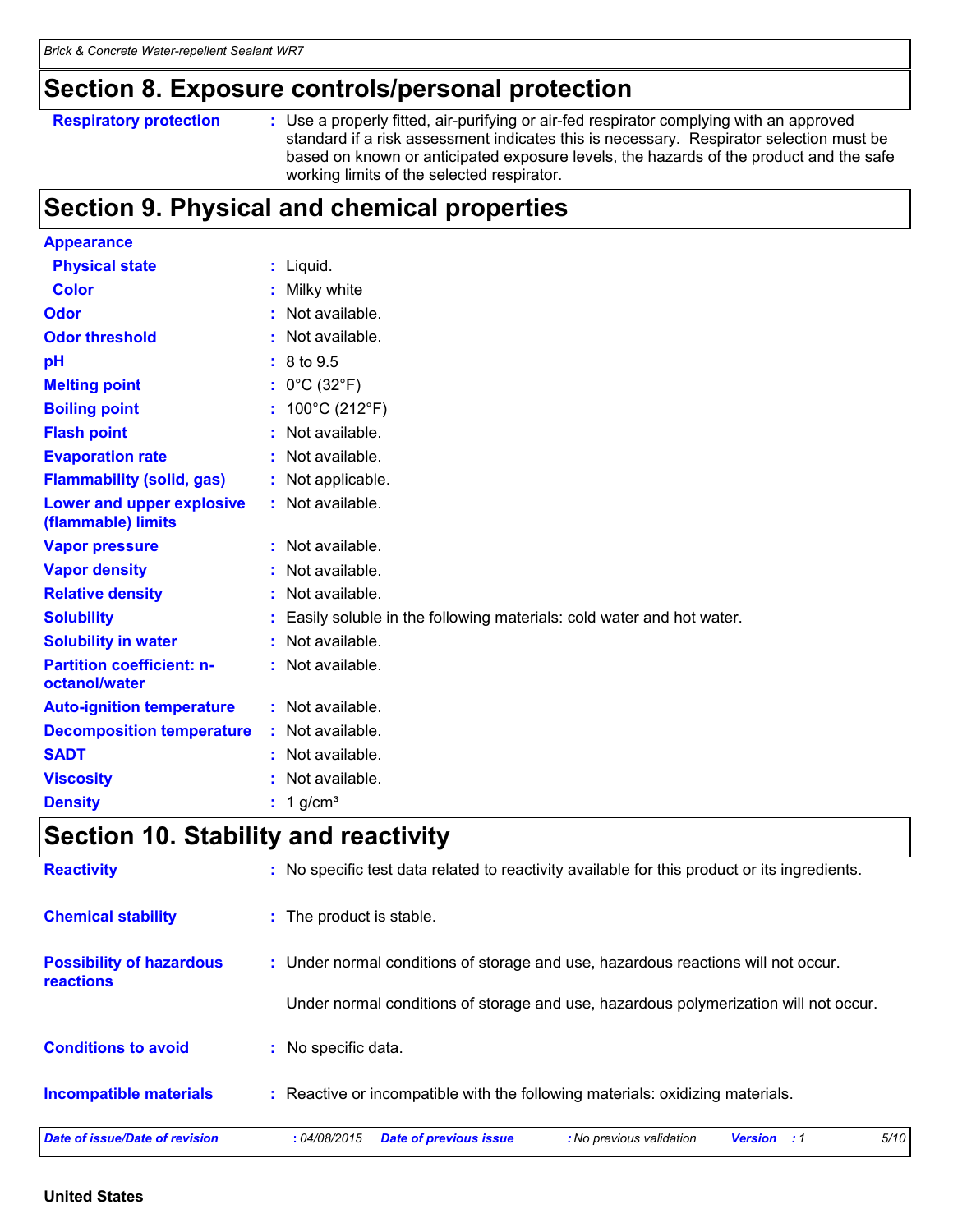# **Section 10. Stability and reactivity**

#### **Hazardous decomposition products**

Under normal conditions of storage and use, hazardous decomposition products should **:** not be produced.

# **Section 11. Toxicological information**

#### **Information on toxicological effects**

**Acute toxicity**

Not available.

#### **Irritation/Corrosion**

Not available.

#### **Sensitization**

Not available.

#### **Mutagenicity**

Not available.

#### **Carcinogenicity**

Not available.

#### **Reproductive toxicity**

Not available.

#### **Teratogenicity**

Not available.

#### **Specific target organ toxicity (single exposure)**

Not available.

#### **Specific target organ toxicity (repeated exposure)**

Not available.

#### **Aspiration hazard**

Not available.

| <b>Information on the likely</b><br>routes of exposure | : Routes of entry anticipated: Dermal, Inhalation.                                                          |
|--------------------------------------------------------|-------------------------------------------------------------------------------------------------------------|
| <b>Potential acute health effects</b>                  |                                                                                                             |
| <b>Eye contact</b>                                     | : No known significant effects or critical hazards.                                                         |
| <b>Inhalation</b>                                      | : No known significant effects or critical hazards.                                                         |
| <b>Skin contact</b>                                    | : No known significant effects or critical hazards.                                                         |
| <b>Ingestion</b>                                       | : No known significant effects or critical hazards.                                                         |
|                                                        | Symptoms related to the physical, chemical and toxicological characteristics                                |
| <b>Eye contact</b>                                     | : No specific data.                                                                                         |
| <b>Inhalation</b>                                      | : No specific data.                                                                                         |
| <b>Skin contact</b>                                    | : No specific data.                                                                                         |
| <b>Ingestion</b>                                       | : No specific data.                                                                                         |
| Date of issue/Date of revision                         | 6/10<br>:04/08/2015<br><b>Date of previous issue</b><br>: No previous validation<br><b>Version</b><br>- : 1 |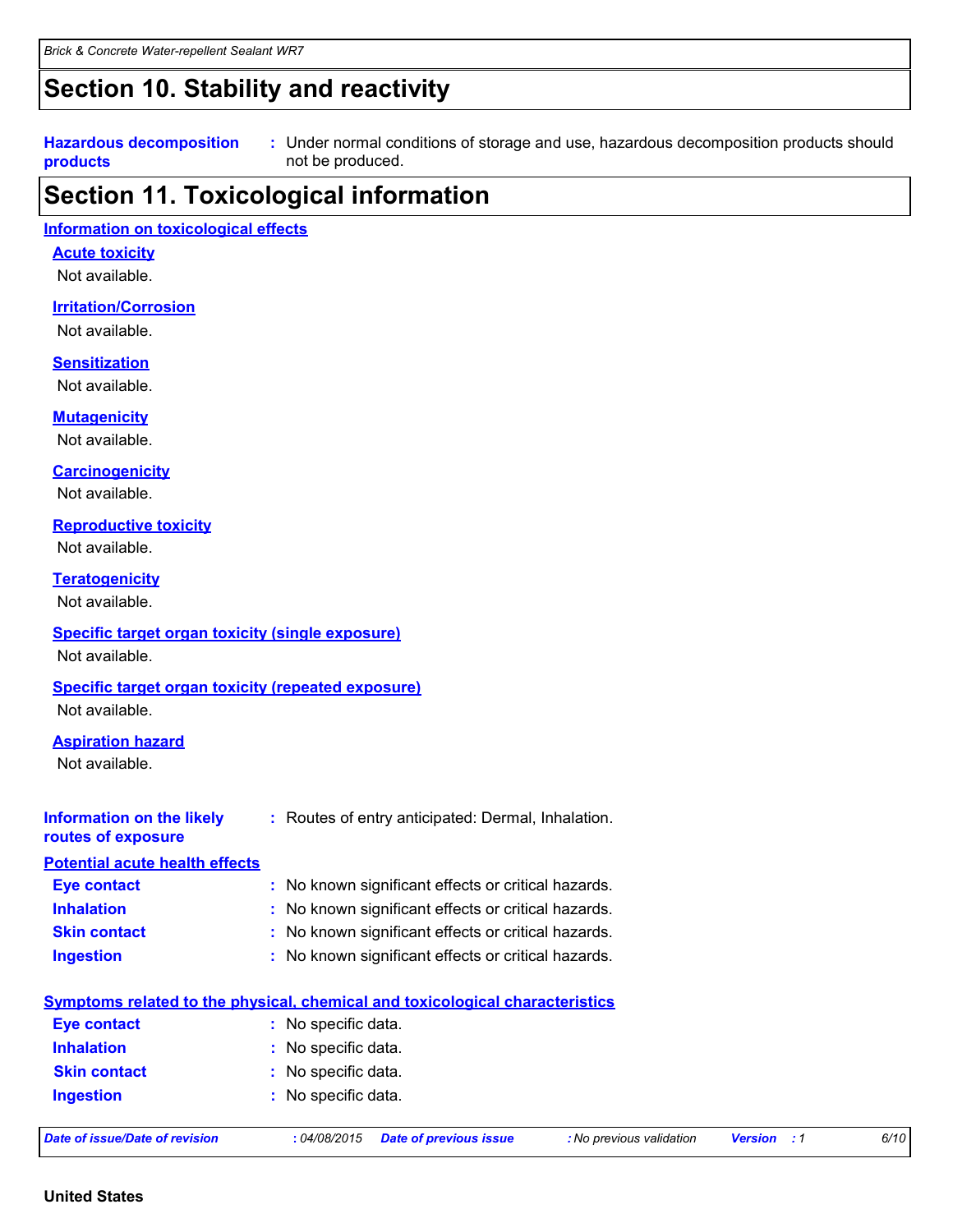# **Section 11. Toxicological information**

#### **Delayed and immediate effects and also chronic effects from short and long term exposure**

| <b>Short term exposure</b>                        |                                                     |
|---------------------------------------------------|-----------------------------------------------------|
| <b>Potential immediate</b><br>effects             | : Not available.                                    |
| <b>Potential delayed effects</b>                  | : Not available.                                    |
| <b>Long term exposure</b>                         |                                                     |
| <b>Potential immediate</b><br>effects             | $:$ Not available.                                  |
| <b>Potential delayed effects : Not available.</b> |                                                     |
| <b>Potential chronic health effects</b>           |                                                     |
| Not available.                                    |                                                     |
| <b>General</b>                                    | : No known significant effects or critical hazards. |
| <b>Carcinogenicity</b>                            | No known significant effects or critical hazards.   |
| <b>Mutagenicity</b>                               | No known significant effects or critical hazards.   |
| <b>Teratogenicity</b>                             | : No known significant effects or critical hazards. |
| <b>Developmental effects</b>                      | No known significant effects or critical hazards.   |
| <b>Fertility effects</b>                          | No known significant effects or critical hazards.   |

#### **Numerical measures of toxicity**

Not available. **Acute toxicity estimates**

# **Section 12. Ecological information**

#### **Toxicity**

Not available.

#### **Persistence and degradability**

Not available.

#### **Bioaccumulative potential**

Not available.

#### **Soil/water partition coefficient (Koc) :** Not available. **Mobility in soil**

**Other adverse effects** : No known significant effects or critical hazards.

|  |  | Date of issue/Date of revision |
|--|--|--------------------------------|
|  |  |                                |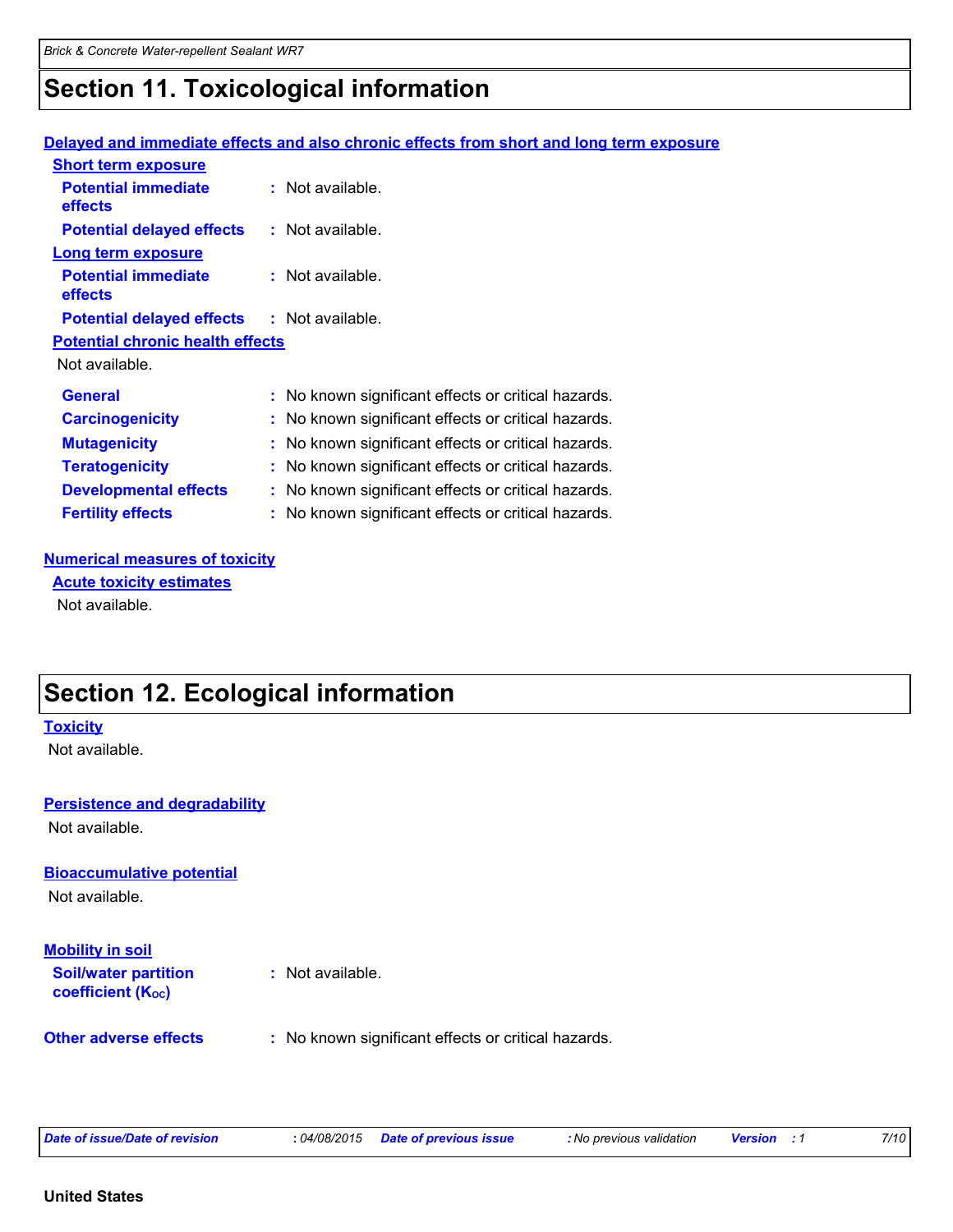### **Section 13. Disposal considerations**

**Disposal methods :**

The generation of waste should be avoided or minimized wherever possible. Disposal of this product, solutions and any by-products should at all times comply with the requirements of environmental protection and waste disposal legislation and any regional local authority requirements. Dispose of surplus and non-recyclable products via a licensed waste disposal contractor. Waste should not be disposed of untreated to the sewer unless fully compliant with the requirements of all authorities with jurisdiction. Waste packaging should be recycled. Incineration or landfill should only be considered when recycling is not feasible. This material and its container must be disposed of in a safe way. Empty containers or liners may retain some product residues. Avoid dispersal of spilled material and runoff and contact with soil, waterways, drains and sewers.

### **Section 14. Transport information**

|                                      | <b>DOT Classification</b> | <b>IMDG</b>              | <b>IATA</b>              |
|--------------------------------------|---------------------------|--------------------------|--------------------------|
| <b>UN number</b>                     | Not regulated.            | Not regulated.           | Not regulated.           |
| <b>UN proper</b><br>shipping name    |                           |                          |                          |
| <b>Transport</b><br>hazard class(es) | $\overline{\phantom{a}}$  |                          | $\overline{\phantom{0}}$ |
| <b>Packing group</b>                 | $\overline{\phantom{a}}$  | $\overline{\phantom{a}}$ | $\overline{\phantom{0}}$ |
| Environmental<br>hazards             | No.                       | No.                      | No.                      |
| <b>Additional</b><br>information     | -                         |                          |                          |

**Special precautions for user** : Transport within user's premises: always transport in closed containers that are upright and secure. Ensure that persons transporting the product know what to do in the event of an accident or spillage.

**Transport in bulk according to Annex II of MARPOL 73/78 and the IBC Code :** Not available.

# **Section 15. Regulatory information**

| <b>U.S. Federal regulations</b>                                                   |              | Clean Water Act (CWA) 311: sodium hydroxide | : United States inventory (TSCA 8b): All components are listed or exempted. |                |       |      |
|-----------------------------------------------------------------------------------|--------------|---------------------------------------------|-----------------------------------------------------------------------------|----------------|-------|------|
| <b>Clean Air Act Section 112</b><br>(b) Hazardous Air<br><b>Pollutants (HAPS)</b> | Not listed   |                                             |                                                                             |                |       |      |
| <b>Clean Air Act Section 602</b><br><b>Class I Substances</b>                     | : Not listed |                                             |                                                                             |                |       |      |
| <b>Clean Air Act Section 602</b><br><b>Class II Substances</b>                    | : Not listed |                                             |                                                                             |                |       |      |
| Date of issue/Date of revision                                                    | :04/08/2015  | <b>Date of previous issue</b>               | : No previous validation                                                    | <b>Version</b> | . . 1 | 8/10 |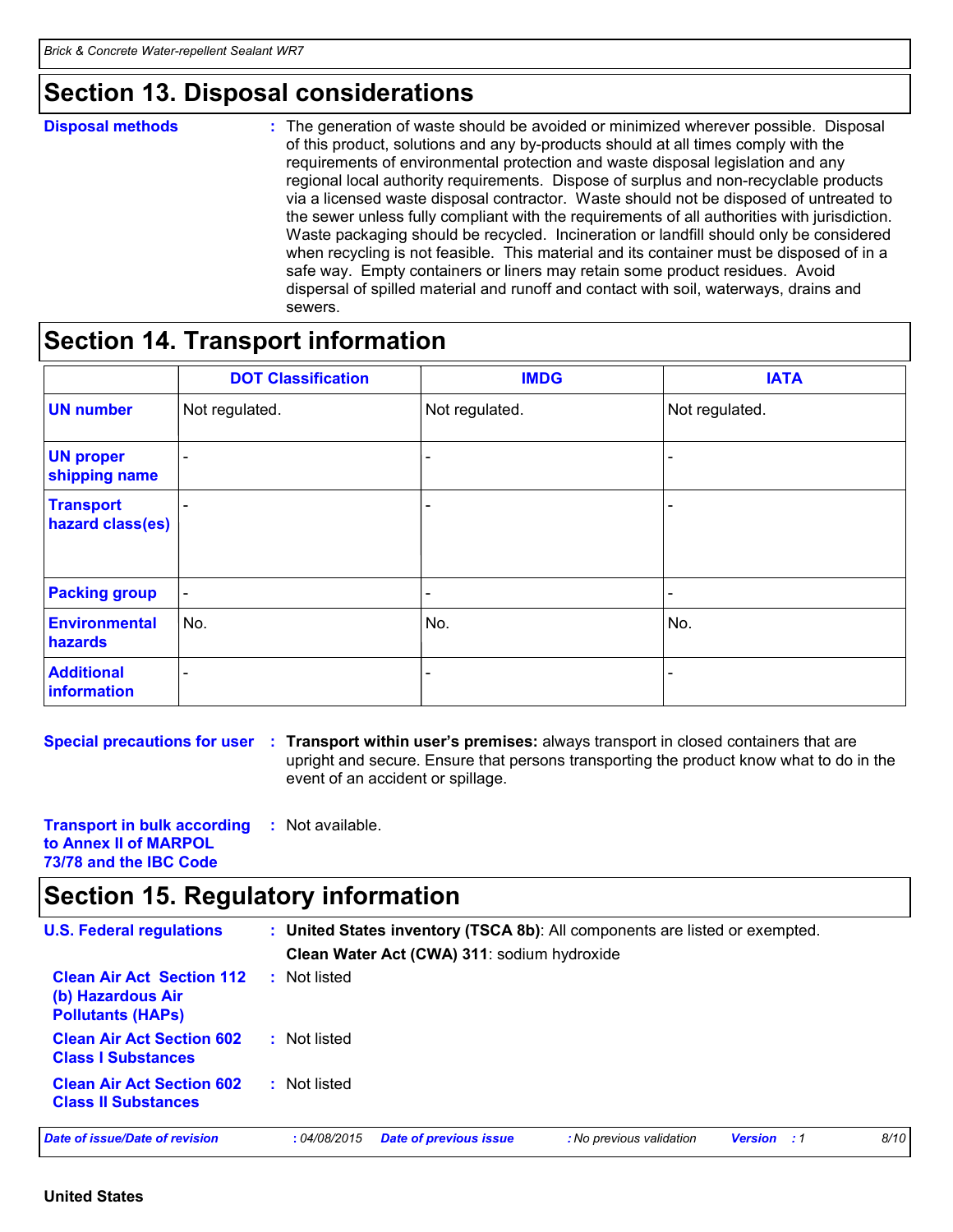# **Section 15. Regulatory information**

| <b>DEA List I Chemicals</b><br>(Precursor Chemicals)         | : Not listed                                                                                                        |
|--------------------------------------------------------------|---------------------------------------------------------------------------------------------------------------------|
| <b>DEA List II Chemicals</b><br><b>(Essential Chemicals)</b> | : Not listed                                                                                                        |
| <b>SARA 302/304</b>                                          |                                                                                                                     |
| <b>Composition/information on ingredients</b>                |                                                                                                                     |
| No products were found.                                      |                                                                                                                     |
| <b>SARA 304 RQ</b>                                           | : Not applicable.                                                                                                   |
| <b>SARA 311/312</b>                                          |                                                                                                                     |
| <b>Classification</b>                                        | : Not applicable.                                                                                                   |
| <b>Composition/information on ingredients</b>                |                                                                                                                     |
| No products were found.                                      |                                                                                                                     |
| <b>SARA 313</b>                                              |                                                                                                                     |
| Not applicable.                                              |                                                                                                                     |
| <b>State regulations</b>                                     |                                                                                                                     |
| <b>Massachusetts</b>                                         | : None of the components are listed.                                                                                |
| <b>New York</b>                                              | : None of the components are listed.                                                                                |
| <b>New Jersey</b>                                            | : None of the components are listed.                                                                                |
| <b>Pennsylvania</b>                                          | : None of the components are listed.                                                                                |
| <b>California Prop. 65</b>                                   |                                                                                                                     |
|                                                              | <b>WARNING:</b> This product contains less than 0.1% of a chemical known to the State of California to cause cancer |

| <b>Ingredient name</b> | <b>Cancer</b> | <b>Reproductive</b> | No significant risk<br><b>level</b> | <b>Maximum</b><br>acceptable dosage<br><b>level</b> |
|------------------------|---------------|---------------------|-------------------------------------|-----------------------------------------------------|
| 2,2'-iminodiethanol    | Yes.          | INO.                | No.                                 | No.                                                 |
| dibromoacetonitrile    | Yes.          | IN <sub>O</sub> .   | No.                                 | No.                                                 |

# **Section 16. Other information**

**Hazardous Material Information System (U.S.A.)**



**Caution: HMIS® ratings are based on a 0-4 rating scale, with 0 representing minimal hazards or risks, and 4 representing significant hazards or risks Although HMIS® ratings are not required on SDSs under 29 CFR 1910. 1200, the preparer may choose to provide them. HMIS® ratings are to be used with a fully implemented HMIS® program. HMIS® is a registered mark of the National Paint & Coatings Association (NPCA). HMIS® materials may be purchased exclusively from J. J. Keller (800) 327-6868.**

**The customer is responsible for determining the PPE code for this material.**

**National Fire Protection Association (U.S.A.)**